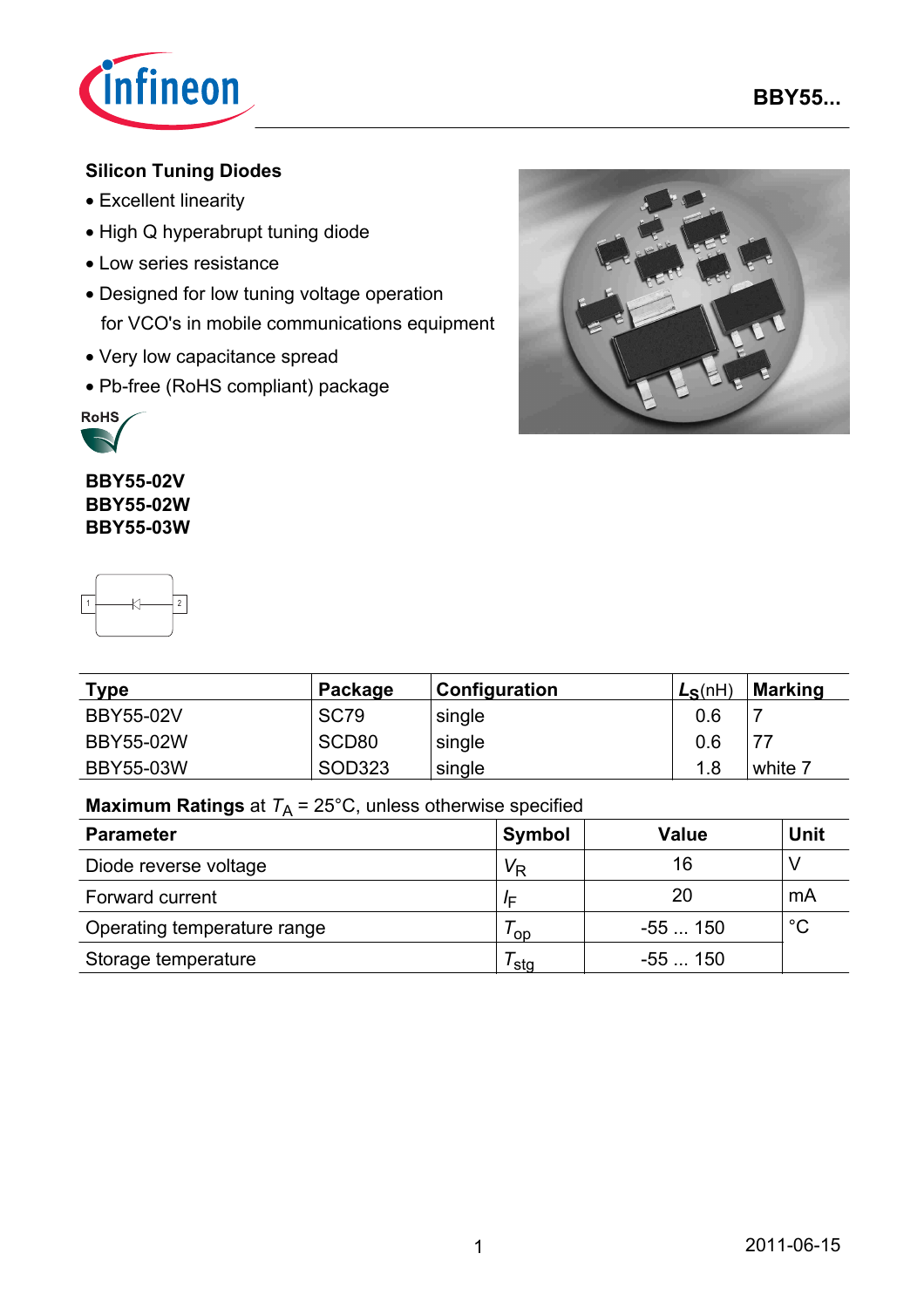

| <b>Parameter</b>                       | <b>Symbol</b>    | <b>Values</b> |      |      | <b>Unit</b> |
|----------------------------------------|------------------|---------------|------|------|-------------|
|                                        |                  | min.          | typ. | max. |             |
| <b>DC Characteristics</b>              |                  |               |      |      |             |
| Reverse current                        | $I_{\mathsf{R}}$ |               |      |      | nA          |
| $V_{\rm R}$ = 15 V                     |                  |               |      | 3    |             |
| $V_R$ = 15 V, $T_A$ = 85 °C            |                  |               |      | 100  |             |
| <b>AC Characteristics</b>              |                  |               |      |      |             |
| Diode capacitance                      | $C_T$            |               |      |      | pF          |
| $V_{\rm R}$ = 1 V, f = 1 MHz           |                  | 17.5          | 18.6 | 19.6 |             |
| $V_{\rm R}$ = 2 V, $f$ = 1 MHz         |                  | 14            | 15   | 16   |             |
| $V_{\rm R}$ = 3 V, $f$ = 1 MHz         |                  | 11.6          | 12.6 | 13.6 |             |
| $V_{\rm R}$ = 4 V, $f$ = 1 MHz         |                  | 10            | 11   | 12   |             |
| $V_{\rm R}$ = 10 V, $f$ = 1 MHz        |                  | 5.5           | 6    | 6.5  |             |
| Capacitance ratio                      | $C_{T2}/C_{T10}$ | 2             | 2.5  | 3    |             |
| $V_R$ = 2 V, $V_R$ = 10 V, $f$ = 1 MHz |                  |               |      |      |             |
| Series resistance                      | $r_{\rm S}$      |               | 0.15 | 0.4  | Ω           |
| $V_{\rm R}$ = 5 V, f = 470 MHz         |                  |               |      |      |             |

# **Electrical Characteristics** at  $T_A = 25^\circ \text{C}$ , unless otherwise specified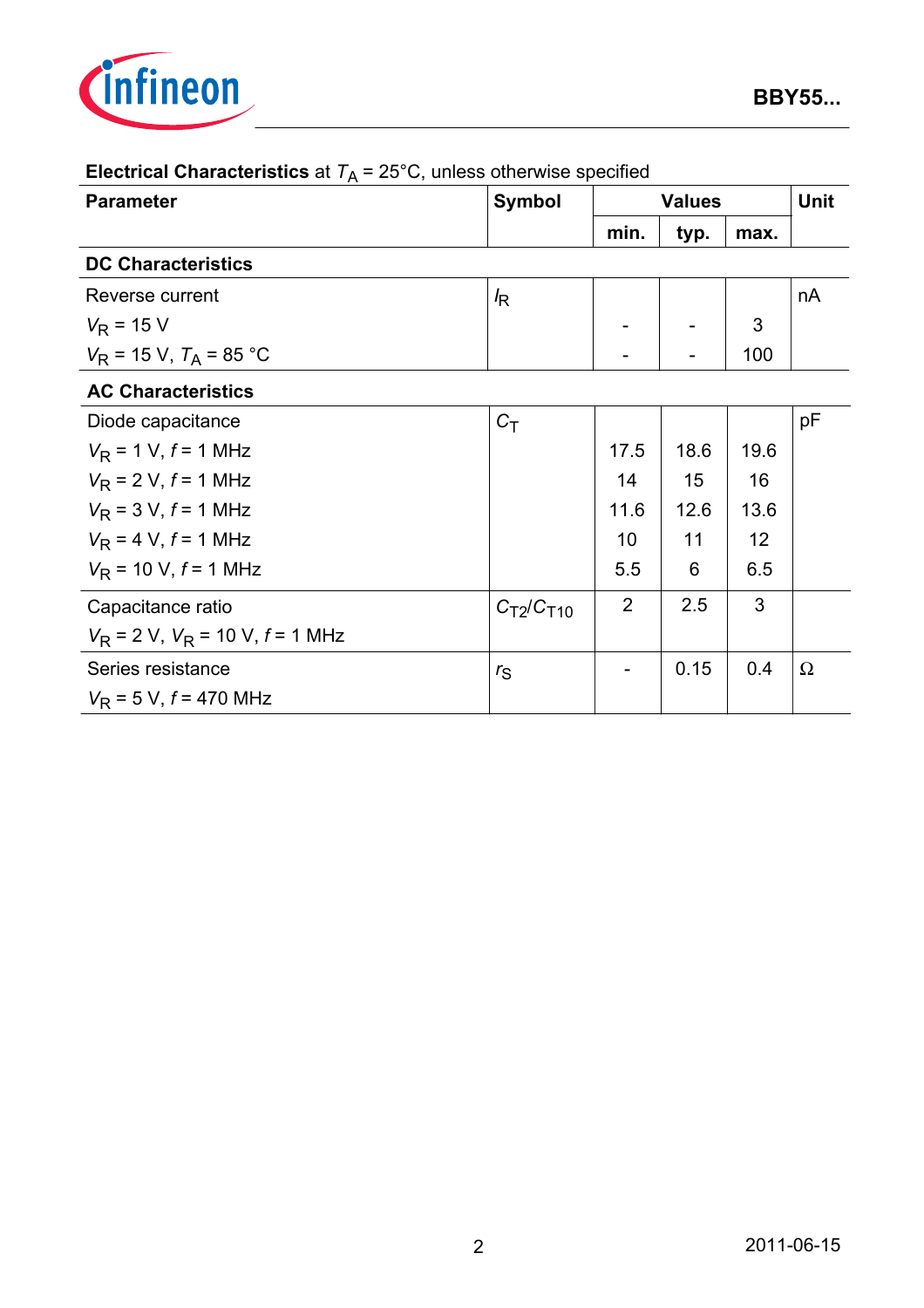

## **Diode capacitance**  $C_T = f(V_R)$

 $f = 1$ MHz



## **Capacitance change**  $\Delta C = f(T_A)$

 $f = 1$  MHz



**Series resistance**  $r_S = f(V_R)$ 

*f* = 470 MHz



**Reverse current**  $I_R = f(V_R)$ *T*A = Parameter

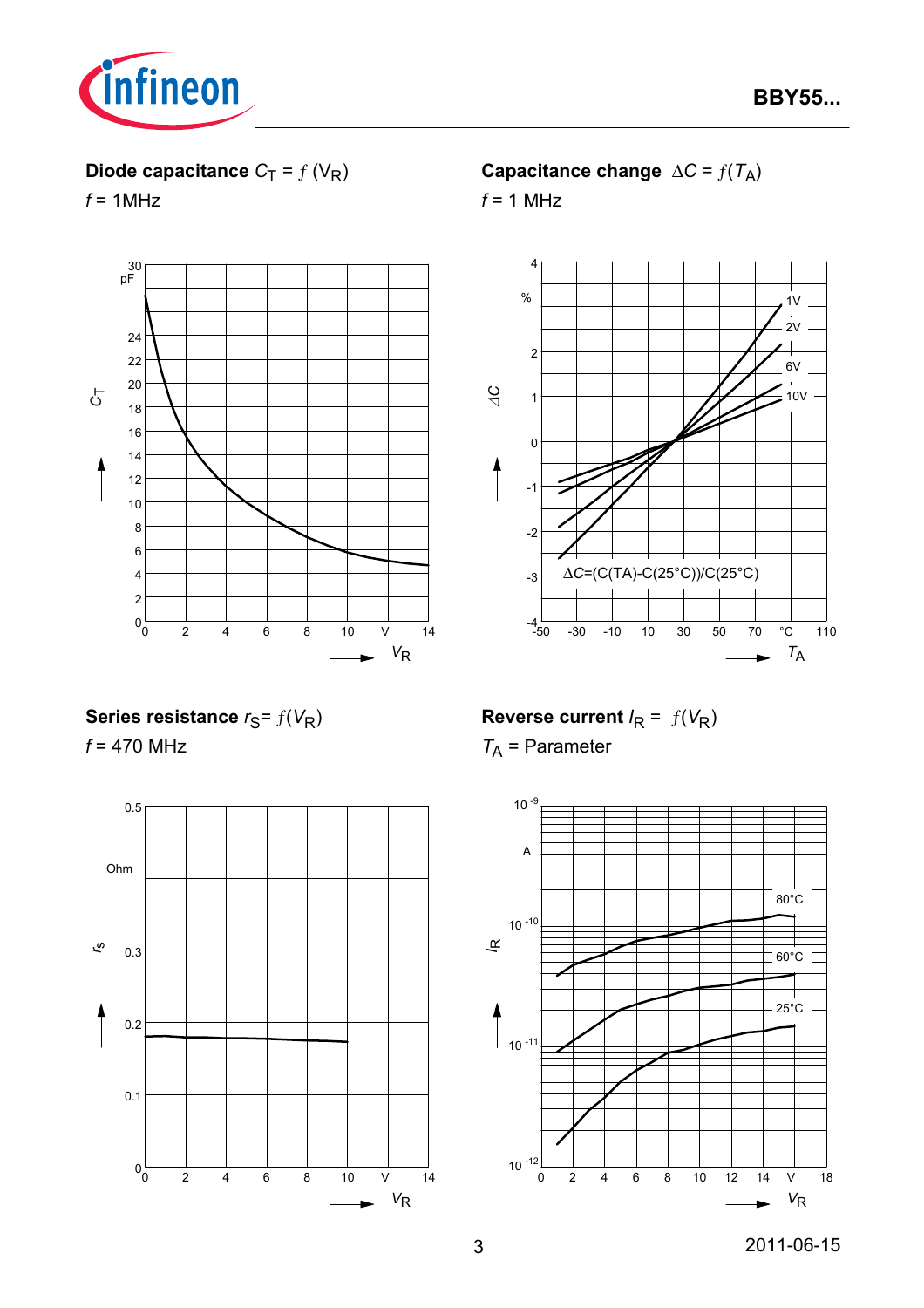

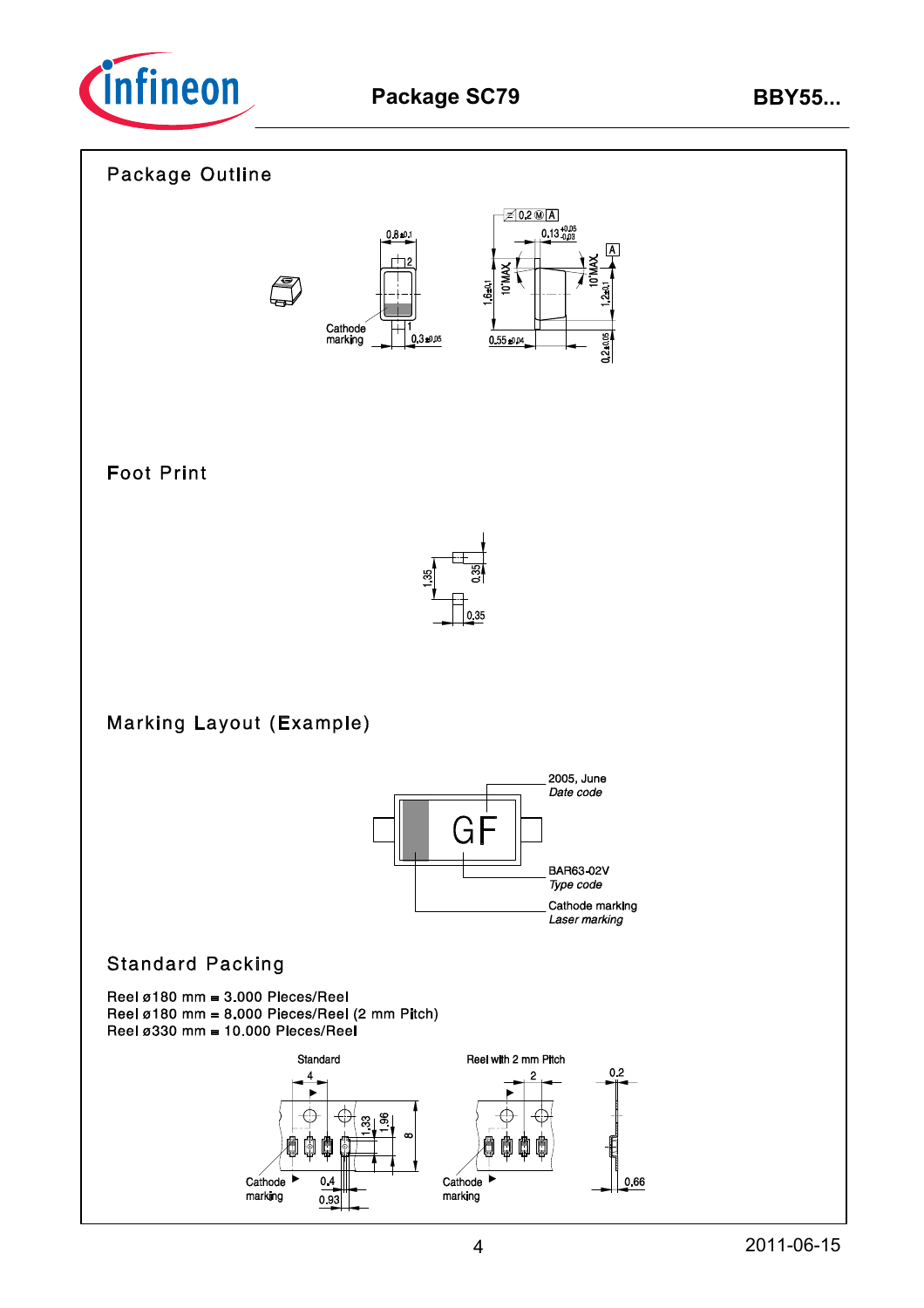

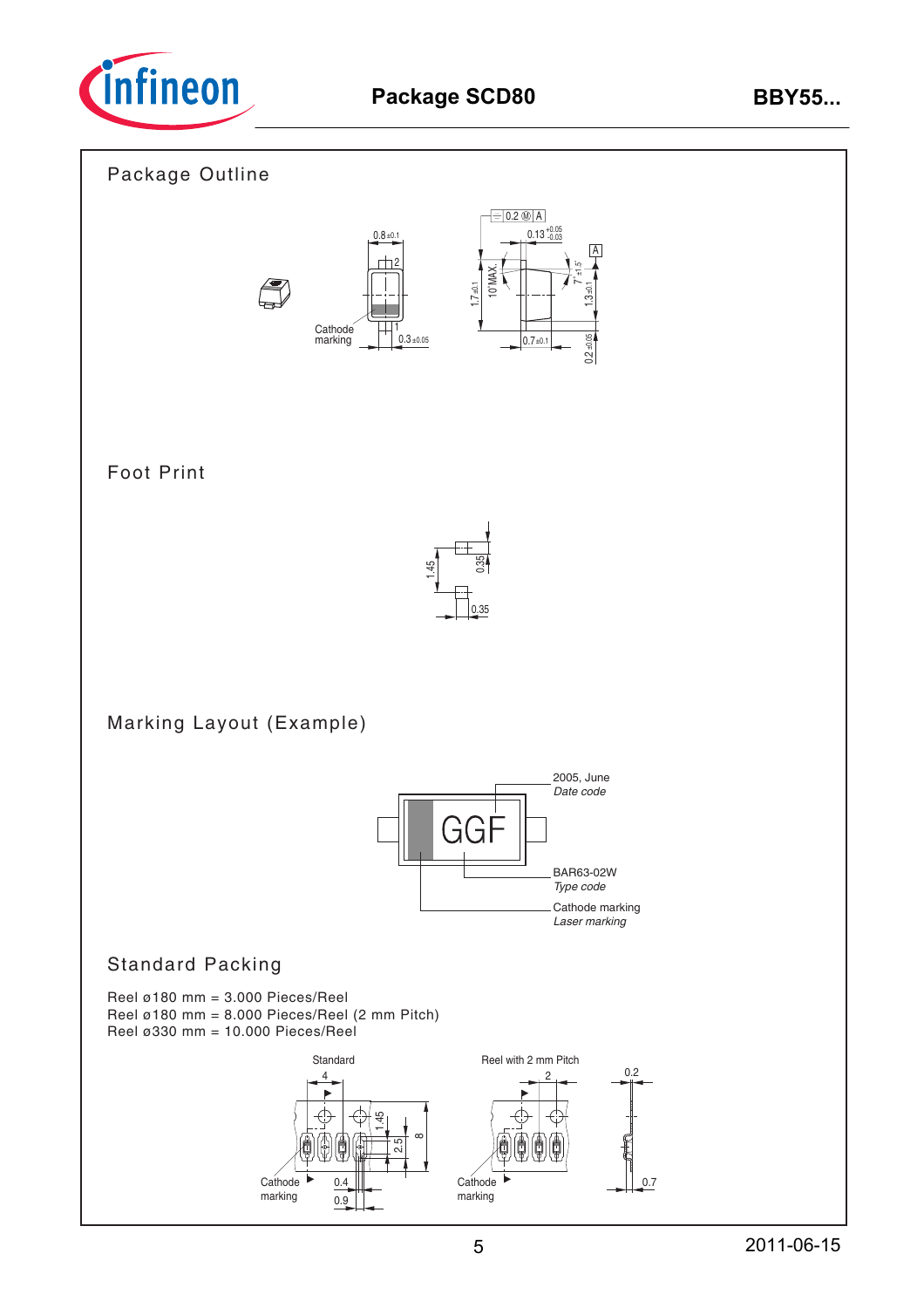

### Date Code marking for discrete packages with one digit (SCD80, SC79, SC751)) CES-Code

| Month | 2003 | 2004   | 2005 | 2006   | 2007 | 2008 | 2009 | 2010   | $2011$ | 2012                      | 2013 | 2014         |
|-------|------|--------|------|--------|------|------|------|--------|--------|---------------------------|------|--------------|
| 01    | a    | p      | Α    | P      | a    | p    | Α    | P      | a      | p                         | Α    | P            |
| 02    | b    | q      | B    | Q      | b    | q    | B    | Q      | b      | q                         | B    | Q            |
| 03    | C    | r      | C    | R.     | C    | r    | C    | R      | C      | $\mathsf{r}$              | С    | $\mathsf{R}$ |
| 04    | d    | s      | D    | S      | d    | s    | D    | S      | d      | s                         | D    | $\mathbb S$  |
| 05    | e    | t      | Ε    | T      | e    | t    | E    | т      | e      | t                         | Ε    | Τ            |
| 06    | f    | u      | F    | U      | f    | u    | F    | U      | f      | u                         | F    | U            |
| 07    | g    | $\vee$ | G    | $\vee$ | g    | V    | G    | $\vee$ | g      | $\vee$                    | G    | $\vee$       |
| 08    | h    | X      | Н    | X      | h    | X    | Н    | X      | h      | $\boldsymbol{\mathsf{x}}$ | н    | X            |
| 09    |      | у      | J    | Y      |      | У    | J    | Υ      |        | у                         | J    | Y            |
| 10    | k    | Z      | Κ    | Ζ      | k    | Z    | K    | Ζ      | k      | Z                         | K    | Ζ            |
| 11    |      | 2      | L    | 4      |      | 2    | L    | 4      |        | 2                         |      | 4            |
| 12    | n    | 3      | N    | 5      | n    | 3    | N    | 5      | n      | 3                         | N    | $\,$ 5 $\,$  |

1) New Marking Layout for SC75, implemented at October 2005.

.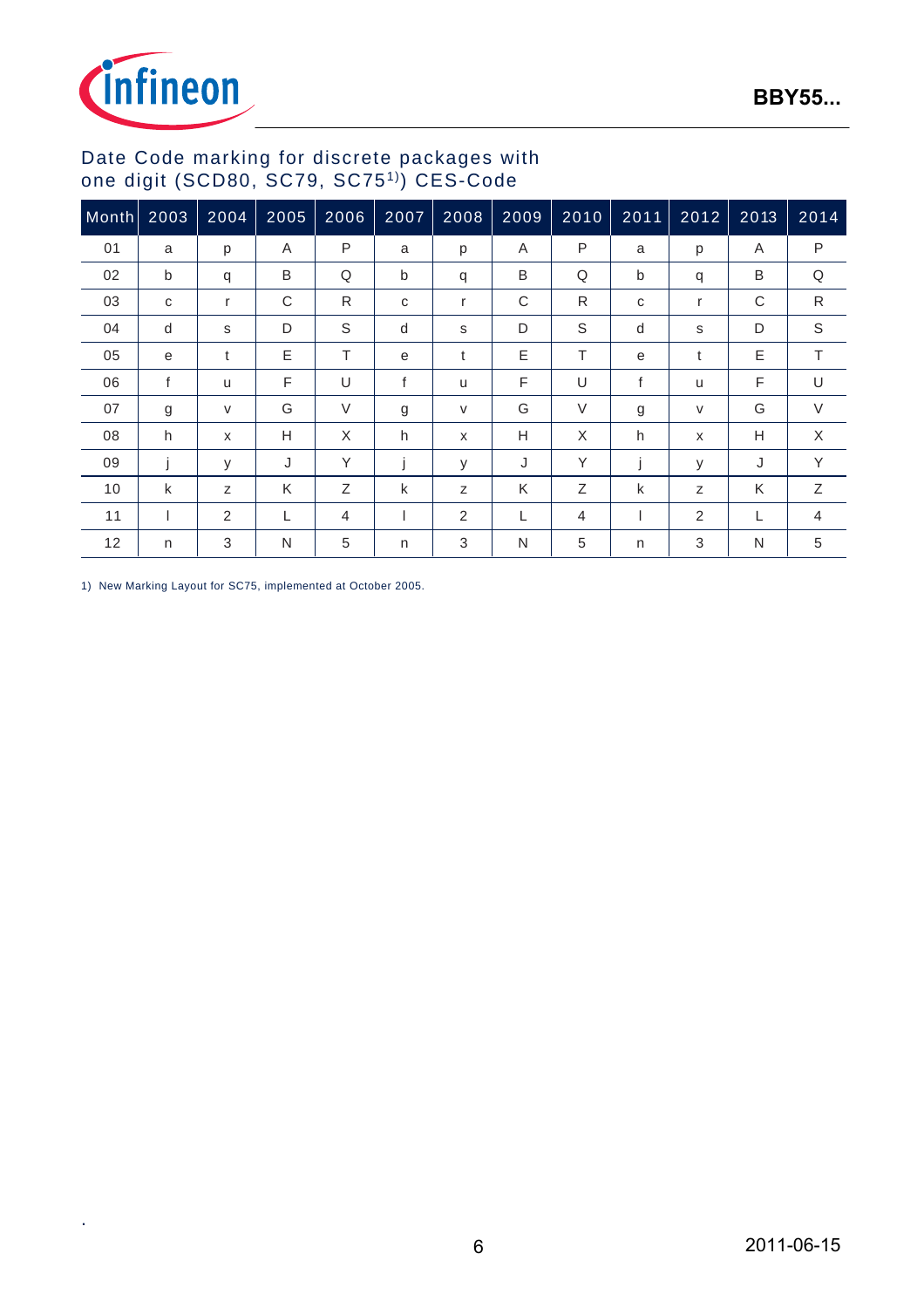